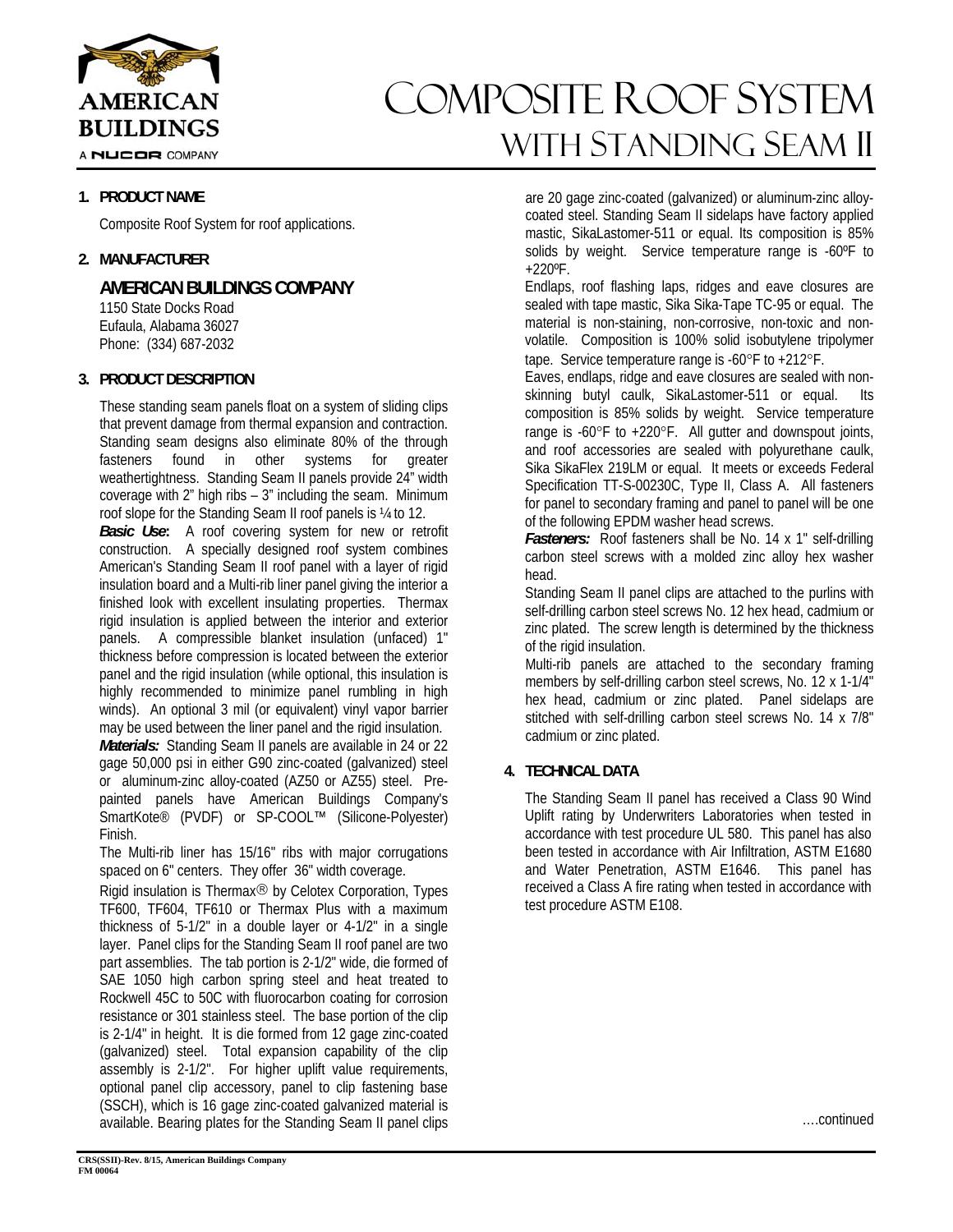

# composite roof system with Standing seam ii

### **5. INSTALLATION**

Installation should be performed in accordance with American Buildings Company's manuals and building erection drawings, and should be by a qualified installer using proper tools and equipment. Systems are installed by American Buildings Company Authorized Builders.

### **6. AVAILABILITY**

for availability, contact:

# **AMERICAN BUILDINGS COMPANY**

### **7. WARRANTY**

Thirty-five year material and twenty year weathertightness warranties are available.

### **8. MAINTENANCE**

Only normal routine maintenance is required over the life of the panels.

**9. TECHNICAL SERVICES**  For information, contact:

# **AMERICAN BUILDINGS COMPANY**

### **10. PRODUCT NOTES**

A certain amount of waviness called "oilcanning" may exist in this panel. Minor waviness of the panel is not sufficient cause for rejection, because oilcanning does not affect the structural integrity of the panel.

American Buildings Company reserves the right to revise all standard specifications and information. American Buildings Company regularly updates its published "Standard Specifications" on the American Buildings web site, www.americanbuildings.com, which supercede and replace any previously published standard specifications of American Buildings Company.

|                                                                                   |            |              |        |                            |                  |                        |                  |                         |                        |                  |            |        | System "R" Values |      |  |  |  |
|-----------------------------------------------------------------------------------|------------|--------------|--------|----------------------------|------------------|------------------------|------------------|-------------------------|------------------------|------------------|------------|--------|-------------------|------|--|--|--|
| Engineering Properties of American Buildings Company Standing Seam II Panel (ASD) |            |              |        |                            |                  |                        |                  |                         |                        |                  | Thermax    | Winter | Summer            |      |  |  |  |
| Designated Steel                                                                  |            | <b>Base</b>  | Total  | Panel Base                 |                  | Top In                 |                  |                         | Bottom In              |                  |            |        | 9.8               | 10.5 |  |  |  |
| Gage                                                                              | Yield      | <b>Metal</b> | Thick. | Metal Weight               |                  | <b>Compression</b>     |                  |                         | Compression            |                  | Fb         | 1/2    | 13.8              | 14.1 |  |  |  |
| ot                                                                                | <b>KSI</b> | Thick.       | (ln.)  | (lbs. / ft. <sup>2</sup> ) | Ix               | <b>Sx</b>              | Ma               | lx.                     | <b>Sx</b>              | Ма               | <b>KSI</b> |        |                   |      |  |  |  |
| <b>Steel</b>                                                                      |            | (ln.)        |        |                            | (In. $^4$ / ft.) | $(\ln^3 / \text{ft.})$ | $K$ -IN. $/$ ft. | $(\ln ^{4}/\text{ft.})$ | $(\ln^3 / \text{ft.})$ | $K$ -IN. $/$ ft. |            |        | 17.8              | 17.7 |  |  |  |
|                                                                                   |            |              | 0.0241 |                            | 0.277            |                        | 3.36             | 0.129                   | 0.079                  | 2.37             |            | 21/2"  | 21.8              | 21.3 |  |  |  |
| 24 Ga.                                                                            | 50         | 0.0225       |        | .13                        |                  | 0.112                  |                  |                         |                        |                  | 30         |        | 25.8              | 24.9 |  |  |  |
| 22 Ga.                                                                            | 50         | 0.0300       | 0.0316 | 1.50                       | 0.372            | 0.153                  | 4.59             | 0.180                   | 0.108                  | 3.24             | 30         |        |                   |      |  |  |  |
|                                                                                   |            |              |        |                            |                  |                        |                  |                         |                        |                  |            |        | 33.8              | 32.1 |  |  |  |

| Gage   | No.          | Load        | Maximum Total Uniform Load in PSF |         |      |         |      |         |      |         |      |         |      |         |      |         |      |         |
|--------|--------------|-------------|-----------------------------------|---------|------|---------|------|---------|------|---------|------|---------|------|---------|------|---------|------|---------|
| of     | of           | <b>Type</b> | Span Lengths, Ft.                 |         |      |         |      |         |      |         |      |         |      |         |      |         |      |         |
| Panel  | <b>Spans</b> |             | 1.50                              |         | 2.00 |         | 2.50 |         | 3.00 |         | 3.50 |         | 4.00 |         | 4.50 |         | 5.00 |         |
| 24 Ga. |              | <b>POS</b>  | 995                               | B       | 560  | B       | 358  | B       | 249  | B       | 183  | B       | 140  | B       | 111  | B       | 90   | B       |
|        |              | <b>POS</b>  | 549                               | $B + S$ | 339  | $B+S$   | 228  | $B + S$ | 163  | $B + S$ | 122  | $B + S$ | 95   | $B + S$ | 75   | $B + S$ | 61   | $B + S$ |
|        |              | <b>POS</b>  | 634                               | $B + S$ | 401  | $B+S$   | 274  | $B + S$ | 1981 | $B + S$ | 149  | $B + S$ | 116  | $B + S$ | 93   | $B + S$ | 761  | $B + S$ |
|        |              | <b>POS</b>  | 608                               | $B + S$ | 381  | $B+S$   | 259  | $B + S$ | 187  | $B + S$ | 140  | $B + S$ | 109  | $B + S$ | 87   | $B + S$ | 711  | $B + S$ |
| 22 Ga. |              | <b>POS</b>  | 1360                              | B.      | 765  | B       | 490  | B       | 340  | B.      | 250  | B       | 191  | в       | 151  | B       | 122  | B       |
|        |              | <b>POS</b>  | 793                               | $B + S$ | 481  | $B+S$   | 320  | $B + S$ | 227  | $B + S$ | 169  | $B + S$ | 131  | $B + S$ | 104  | $B + S$ | 85   | $B + S$ |
|        |              | <b>POS</b>  | 928                               | $B + S$ | 575  | $B+S$   | 388  | $B + S$ | 278  | $B + S$ | 208  | $B + S$ | 161  | $B + S$ | 129  | $B + S$ | 105  | $B + S$ |
|        |              | <b>POS</b>  | 886                               | $B + S$ | 545  | $B + S$ | 366  | $B + S$ | 261  | $B + S$ | 195  | $B + S$ | 151  | $B + S$ | 121  | $B + S$ | 98   | $B + S$ |

1. The panels are checked for bending (B), shear (S), combined bending and shear (B+S) and deflection (D). The controlling check is noted in the table. Deflection is limited to span/60.

2. Section Properties are calculated in accordance with the 2012 *North American Specification for the Design of Cold-Formed Steel Structural Members.*

3. Minimum yield strength of 24 and 22 gage steel is 50,000 psi.

4. Steel panels are either aluminum-zinc alloy or G-90 coated. The base metal thickness is used in determining section properties.

5. Positive load (POS) is applied inward toward the panel supports and is applied to the outer surface of the full panel cross-section.